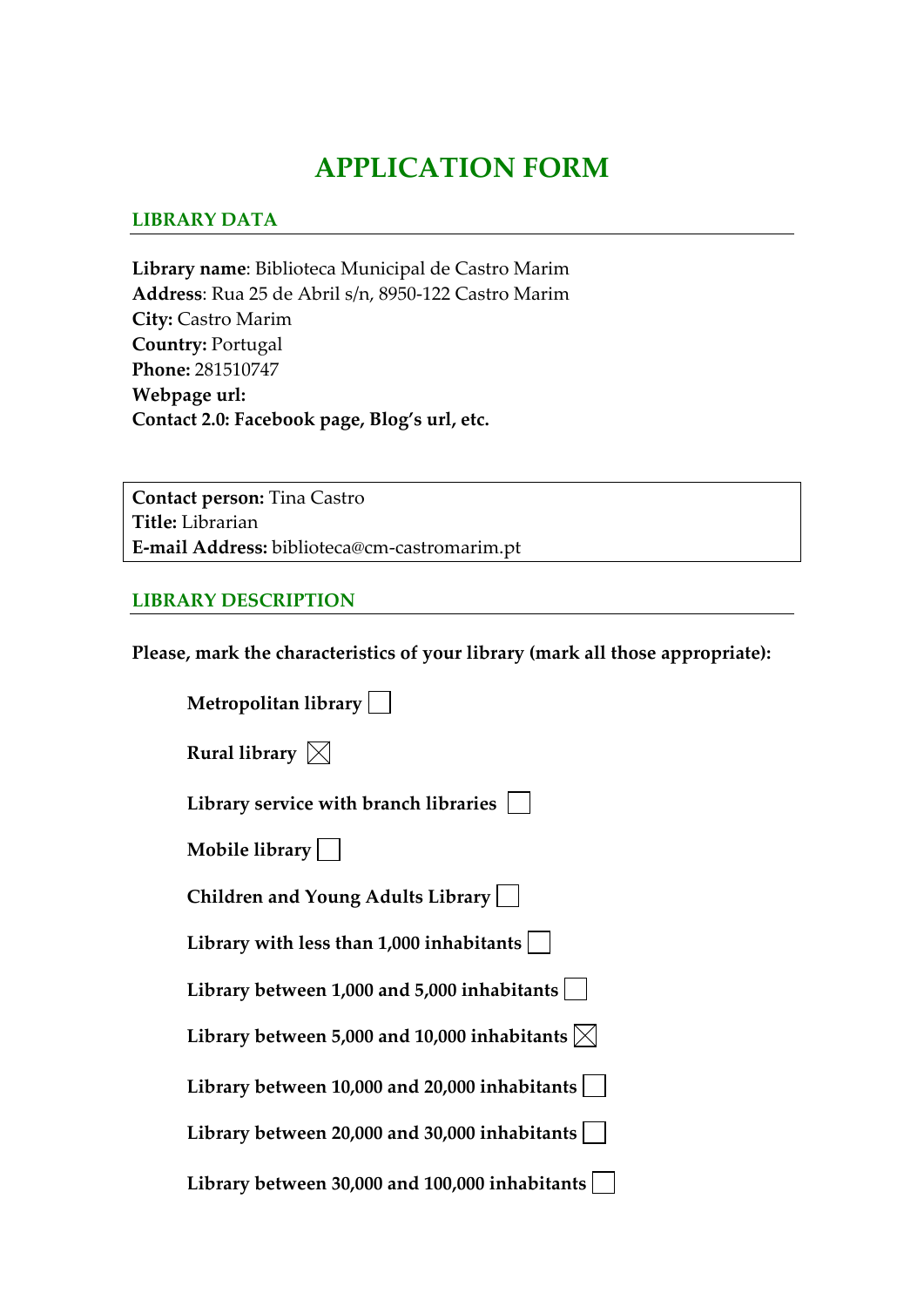| Library between 100,000 and 200,000 inhabitants $ \;\; $ |  |  |  |  |  |
|----------------------------------------------------------|--|--|--|--|--|
|----------------------------------------------------------|--|--|--|--|--|

**Library between 200,000 and 500,000 inhabitants**

**Library with more than 500,000 inhabitants**

### **MORE INFORMATION**

**Please, tell us a bit more about your library, pictures are also welcome:** 

**Short description:** The Municipal Library is installed in an existing building in the village of Castro Marim, whose asset value is kept in local memory. Has a total area of 1,477 m2 building, that is divided over three floors with the following areas of use: Service Area Internal, Area Child and Adult Area and Common Use Area. It also has an auditorium, exhibition hall, cafeteria, and multipurpose spaces Páteo Central / Informal Hearing Music.

**Current library programs:** It is currently running an entertainment program of reading with pre‐school and Primary Schools of Castro Marim. Sporadically are held theaters, conferences, book presentations, among others.

**Please tell us about the kind of activities you would be interested in doing with your sister library:**

**Together with our sister library we can undertake the collection of traditions and cultural heritage, so we know their customs and sharing experiences, in**